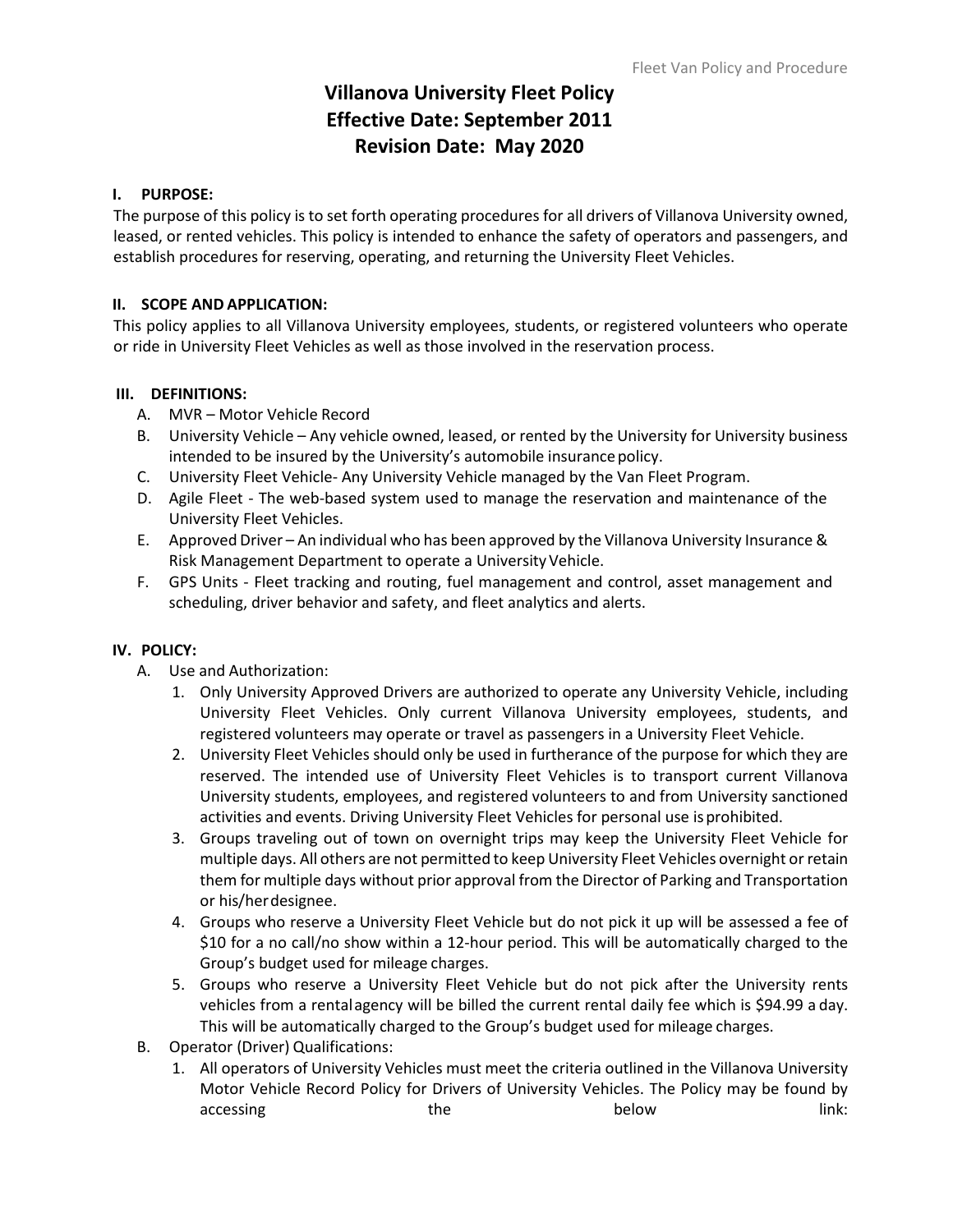#### <https://villanova.policytech.com/dotNet/documents/?docid=1295>

- 2. All operators of University Vehicles must possess and maintain a valid U.S. driver's license. If an Approved Driver has his/ her license suspended or revoked, the Approved Driver must notify the Insurance & Risk Management Department immediately.
- 3. As addressed in the Villanova University Motor Vehicle Record Policy for Drivers of University Vehicles, any prospective driver must submit a copy of his/her driver license along with the completed Motor Vehicle Consent Form to the Insurance & Risk Management Department no less than five business days prior to the trip. The Motor [Vehicle Consent Form may be found](https://www1.villanova.edu/content/dam/villanova/finance/insurance-risk/MVR_Consent_Form-Students.pdf)  [by accessing the below link:](https://www1.villanova.edu/content/dam/villanova/finance/insurance-risk/MVR_Consent_Form-Students.pdf)

[https://www1.villanova.edu/content/villanova/finance/insurance/transportation\\_secure](https://www1.villanova.edu/content/villanova/finance/insurance/transportation_secure/instructions-for-applying-to-become-a-university-approved-driver.html) [/instructions-for-applying-to-become-a-university-approved-driver.html](https://www1.villanova.edu/content/villanova/finance/insurance/transportation_secure/instructions-for-applying-to-become-a-university-approved-driver.html)

4. All students and interns, undergraduate and graduate, must complete the online Driver Safety Training course prior to submitting the Motor Vehicle Consent Form to the Insurance & Risk Management Department.

Instructions for accessing and completing the online Driver Safety Training may be found [https://www1.villanova.edu/content/dam/villanova/finance/insurance-](https://www1.villanova.edu/content/dam/villanova/finance/insurance-risk/Student_Driver_Safety_Training_Instructions.pdf)

[risk/Student\\_Driver\\_Safety\\_Training\\_Instructions.pdf](https://www1.villanova.edu/content/dam/villanova/finance/insurance-risk/Student_Driver_Safety_Training_Instructions.pdf)

## **Please note MVR checks will not be conducted prior to successful completion of the Driver Safety Training course.**

- 5. In addition, Approved Drivers requesting the privilege of driving a University Fleet Vehicle must be a registered driver in the Agile Fleet system before he/she will be able to pick up a University Fleet Vehicle for use, which can be found at [https://villanova.agilefleet.com.](https://villanova.agilefleet.com/)
- 6. No driver should feel pressured or forced to drive a University Fleet Vehicle. If at any time a driver feels uncomfortable driving a University Vehicle, the driver must contact the Director of Parking and Transportation or his/her designee prior to driving a University Vehicle.
- C. Responsibilities of Operators (Drivers): Operators are responsible for knowing and abiding by the Villanova University Motor Vehicle Record Policy for Drivers of University Vehicles, administered by the Insurance & Risk Management Department. In addition, the following rules and regulations apply specifically to operating University Fleet Vehicles:
	- 1. Operators of University Fleet Vehicles are always required to drive in a safe manner and adhere to all traffic and parking laws. Operators must practice road courtesy while obeying all traffic laws.
	- 2. Operators who do not follow traffic rules may lose driving privileges of University Fleet Vehicles as well as privileges for their groups.
		- **A. 1st Offense ‐ Warning**
		- **B. 2nd Offense ‐ 2 Trip Suspension for the group**
		- **C. 3rd Offense ‐ Lose Driving Privileges of University Fleet Vehicles for the group**
	- 3. Operators are prohibited from operating any University Fleet Vehicle they know or believe to be unsafe. Operators should report any mechanical problems as soon as possible. Contact Public Safety for mechanical issues, (brakes, transmission, flat tire) **24 hrs./day, 7 days/week at (610) 519‐6979**. For minor issues like wiper blades, wiper fluid, etc. please call the Parking and Transportation Office or make a note when returning the keys to the kiosk.
	- 4. Operators and all passengers are always required to wear seat belts.
	- 5. Operators may not use a cell phone or other mobile device while operating a University Fleet Vehicle, even in "hands free" mode. Operators should find a safe place to stop prior to using a cell phone or other mobile device.
	- 6. Smoking is prohibited.
	- 7. Animals may not be transported in a University Fleet Vehicle.
	- 8. Radar detectors and radar jamming equipment are not permitted to be used in University Fleet Vehicles.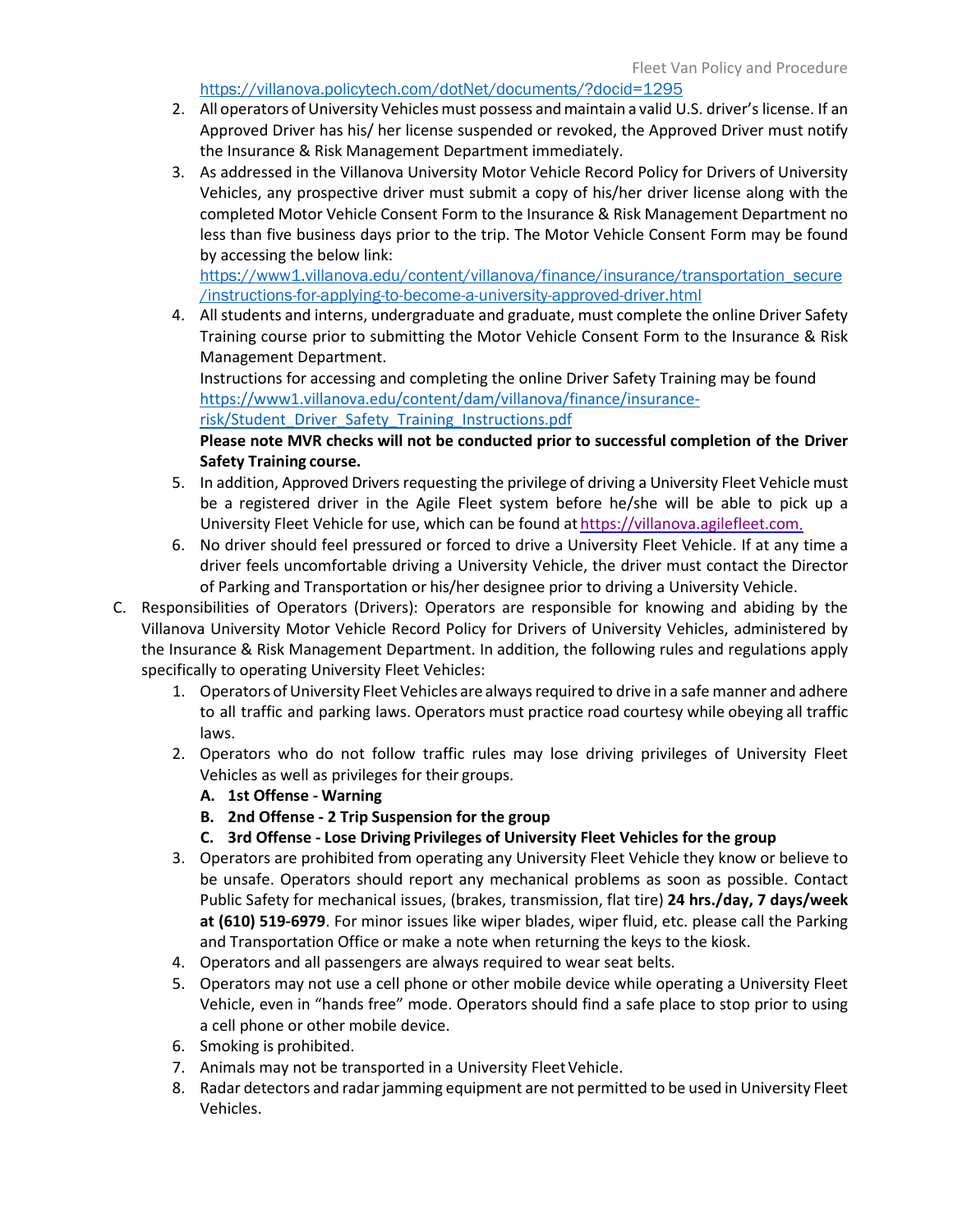- 9. The operator is responsible for removing the keys from the ignition and locking the doors and windows at all times when the University Fleet Vehicle is unattended.
- 10. For trips **over 200 miles up to 300 miles** one way, the itinerary, including at least two (2) Approved Drivers, must be completed and submitted for approval by the Director of Parking and Transportation or his/her designee prior to the reservation being approved.
- 11. For trips **over 300 miles** one way, the itinerary, including at least two (2) Approved Drivers and the name of the group's advisor who will be traveling with the group and his/her contact information, must be submitted to the Director of Parking and Transportation or his/her designee for approval prior to the reservation being approved
- 12. Operators of a University Fleet Vehicle are not permitted to drive for more than ten (10) hours during any one day and no more than four (4) continuous hours without rotating drivers or stopping for no less than one (1) hour for a rest period.
- 13. Operating a University Fleet Vehicle between the hours of 12am and 6am is not permitted without prior approval from the Director of Parking and Transportation or his/herdesignee.
- 14. At no time may a person operate a University Fleet Vehicle while under the influence of any controlled substance or alcohol; this includes but is not limited to prescribed medications that may hinder the ability to operate a vehicle. When in doubt, do not operate a vehicle.
- 15. **Illegal drugs are not permitted** in a University Fleet Vehicles at any time. **Alcoholic beverages may not be consumed** inside a University Fleet Vehicle, nor may any person under the age of 21 years be in direct or proximate possession of alcoholic beverages while inside a University FleetVehicle.
- 16. In the event of inclement weather, the operator is responsible for determining if driving conditions become too dangerous to continue.
- 17. The Director of Parking and Transportation or his/her designee can cancel University Fleet Vehicle reservations due to driving conditions or other safety concerns at any time.
- 18. Operators need not refuel University Fleet Vehicles prior to returning. **If fuel is needed during a trip,** the credit card in the glovebox may be used. The PIN for the gas credit card is 1908; this information is also located on a sticker inside each of the University Fleet Vehicles. The engine must be turned off during refueling and all safety related fueling procedures must be followed. The receipt must be turned in when returning the University Fleet Vehicle. The receipt can be placed in the box for Gas Receipts located next to the kiosk.
- 19. University Fleet Vehicles may not be used to tow another vehicle or a trailer without prior approval from the Director of Parking and Transportation or his/her designee. In addition, bike racks, roof racks, and similar items are not permitted to be installed or mounted on University Fleet Vehicles without prior approval from the Director of Parking and Transportation or his/her designee. No equipment or property, including athletic equipment, is permitted to be transported on the roof of a University Fleet Vehicle without prior approval from the Director of Parking and Transportation or his/her designee.
- 20. The removal of seats for the transportation of excess cargo isprohibited.
- 21. In the event of a **parking ticket or traffic citation**, the operator is responsible for the prompt payment of the fine. Villanova University is not responsible for traffic or parking fines incurred by operators of a University Fleet Vehicle. Any fines assessed to the University or notification of non-payment of a citation will be forwarded to the department that reserved the University Fleet Vehicle to be handled directly with the operator of the University Fleet Vehicle. All citations must be paid within five (5) days. If a second notification is issued, driving privileges of University Fleet Vehicles may be revoked. Any further notices of non- payment or additional parking or traffic citations will be reviewed by the Director of Parking and Transportation or his/her designee and may result in the loss of driving privileges of University Fleet Vehicles.
- 22. In the event of a **vehicle breakdown**, contact the Department of Public Safety at (610) 519- 5800. Be prepared to give the dispatcher your location, the number of passengers, and the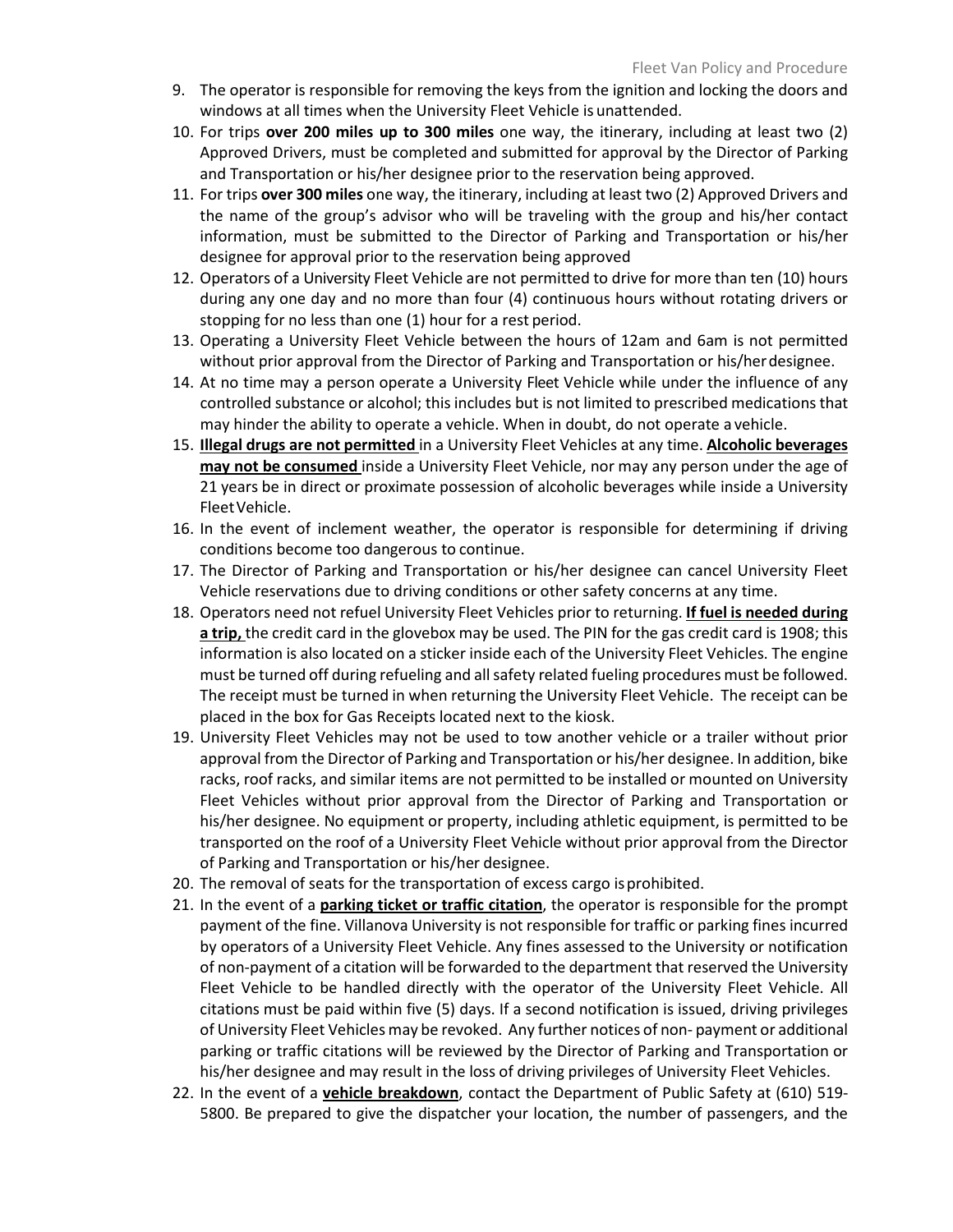nature of the problem. Operators may also seek minor repairs, such as replacement of windshield wipers and burnt out lights, from a qualified mechanic while travelling. The Wrights Express card that is used for fuel purchases may also be used for minor repairs or for having the University Fleet Vehicle towed. Additional information can be found in the Vehicle Emergency Information and Accident Reporting Procedure:

[https://www1.villanova.edu/content/dam/villanova/finance/insurance](https://www1.villanova.edu/content/dam/villanova/finance/insurance-risk/vehicle_emerg_info.pdf)[risk/vehicle\\_emerg\\_info.pdf.](https://www1.villanova.edu/content/dam/villanova/finance/insurance-risk/vehicle_emerg_info.pdf)

- 23. In the event that the University Fleet Vehicle is involved in a **traffic collision**, the operator may not prematurely leave the scene of the collision except temporarily to summon police or medicalassistance.
- 24. In the event of an accident involving a University Fleet Vehicle, information can be found in the Vehicle Emergency Information and Accident Reporting Procedure: [https://www1.villanova.edu/content/dam/villanova/finance/insurance](https://www1.villanova.edu/content/dam/villanova/finance/insurance-risk/vehicle_emerg_info.pdf)[risk/vehicle\\_emerg\\_info.pdf.](https://www1.villanova.edu/content/dam/villanova/finance/insurance-risk/vehicle_emerg_info.pdf) A copy of the Vehicle Emergency Information and Accident Reporting Procedure is located in the University's Fleet Vehicle's glove box. All University Fleet Vehicles driven by Approved Drivers are insured by the University. The insurance card evidencing the University's current insurance policy is also kept in the University Fleet Vehicle's glovebox.
- 25. The University's insurance does not cover damage to, or loss or theft of personal belongings of operator or passengers and the University will not be responsible for such damage, loss, or theft.
- 26. Driving a University Fleet Vehicle is a privilege. Failure to abide by this policy may result in the revocation of driving privileges of University Fleet Vehicles, as well as disciplinary action. Reckless operation or intentional damage may result in loss of driving privileges of University Fleet Vehicles and/or a charge back to the responsible department or driver of damages.

#### **V. PROCEDURE:**

A. Picking Up a Reserved University Fleet Vehicle:

- 1. With a pre-approved reservation, keys can be picked up 24-hours a day using the automated kiosk located in the S-4 Law School parking garage. The kiosk is located on the same level where the University Fleet Vehicles are parked awaiting pick up.
- 2. The operator may check out the University Fleet Vehicle by logging into the automated kiosk using his/her VU user ID and password. Once logged into the kiosk, the operator can select the current reservation to checkout or input the confirmation number if the reservation does not appear. The keys can be accessed through the lock box next to the kiosk that will unlock upon completion of the checkout process. **All operators must have previously created an Agile Fleet user account and been approved to be able to log into the kiosk.** The operator must be the one who checks out the University Fleet Vehicle via the kiosk, as that person is now responsible for that University Fleet Vehicle for the duration of the reservation.
- 3. When picking up the University Fleet Vehicle, the kiosk system allows a half an hour window prior to scheduled pick up time. The University Fleet Vehicles are used by multiple groups throughout the day, this allows time for the University Fleet Vehicle to be returned by a previous group and/or prepared for the next group.
- 4. Operators are encouraged to check the starting mileage once inside the University Fleet Vehicle. All University Fleet Vehicles are equipped with GPS tracking units that record mileage. If a discrepancy is noticed, the operator will be able to note that upon return.
- B. Returning a University Fleet Vehicle:
	- 1. All University Fleet Vehicles must be returned on time; however, if an operator is running late, please notify the Van Coordinator at 610-519-7038 or the VUDPS dispatcher at 610-519- 5800 as soon as possible.